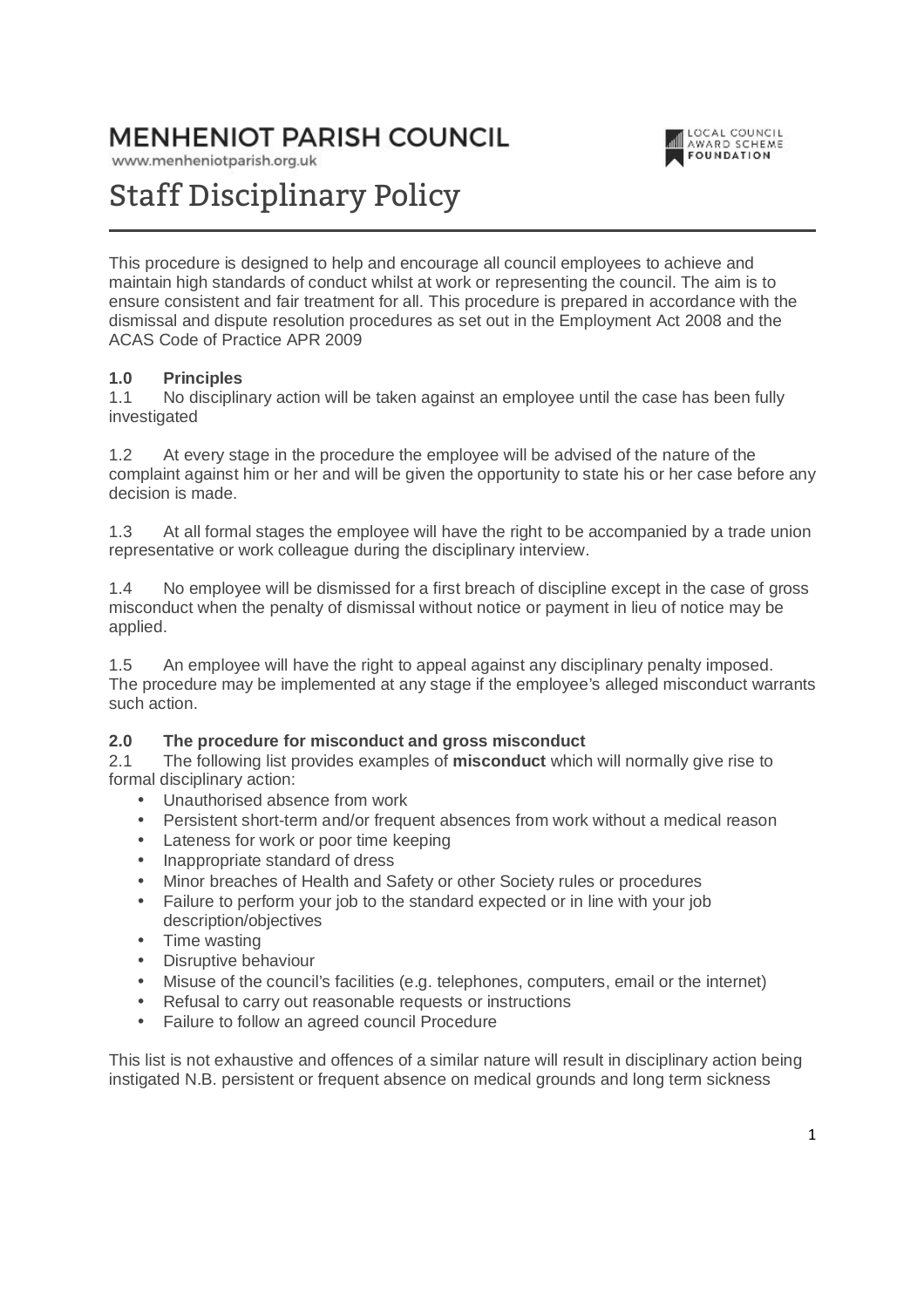absence will be dealt with using a procedure for Incapacity, which is described in the Absence Policy.

2.2 The following list provides examples of offences which are normally regarded as **gross misconduct:** 

- Theft, fraud, deliberate falsification of records, or other acts of dishonesty
- Fighting, assault on another person
- Deliberate damage to property of the council, its workers or members
- Gross incompetence in the conduct of work
- Gross negligence which results in the council or employees being put at risk.
- Being under the influence of illegal drugs or excessive alcohol
- Acts of incitement towards or actual acts of discrimination, harassment or victimisation including on the grounds of sex, race, colour, ethnic origin, disability, sexual orientation, age, religion or belief
- Serious acts of insubordination
- Serious breach of duty to keep information of the council, its service providers and its clients confidential
- Unauthorised entry to computer records
- Serious breach of the council's Security Policy, Health & Safety Policy, Confidentiality or e-mail and Internet Policy
- Any action, whether committed on or off the premises, that is likely to or does bring the council into disrepute
- Serious negligence which causes or might causes significant loss, damage or injury
- Accepting bribes or incentive payments from suppliers
- Unauthorised use of Society funds or credit
- Working with an external agency to provide information which would be detrimental to and cause commercial risk to the council.

This list is not exhaustive and other offences of a similar gravity will result in disciplinary action being instigated at Gross Misconduct level which carries a potential penalty of dismissal. Gross Misconduct is generally any conduct which places extreme pressure on the mutual trust which exists in an employment relationship.

#### **3.0 Informal action**

3.1 Minor misconduct will be dealt with informally usually in a confidential one-to-one meeting between the employee and line manager. In the case of the Clerk being the individual against whom there is a complaint or allegation the matter should be handled discreetly by members of the Staffing (or similar) committee and involve an informal meeting initially. However, where the matter is more serious or informal action has not brought about the necessary improvement the following procedure will be used:

#### **4.0 Formal action**

4.1 The level of warning you may receive for misconduct/gross misconduct will depend on how serious the council considers the alleged actions to be and your previous conduct in all the circumstances**.** In the event of alleged gross misconduct the formal process may commence at Stage 4 –see 4.4 below**.** 

#### **4.2 Disciplinary Letters**

If there is a concern about an employee's conduct or behaviour then a letter will be given to the employee advising him/her of the allegation(s) and reasons why this is unacceptable. The letter should invite the employee to attend a meeting at which the alleged misconduct will be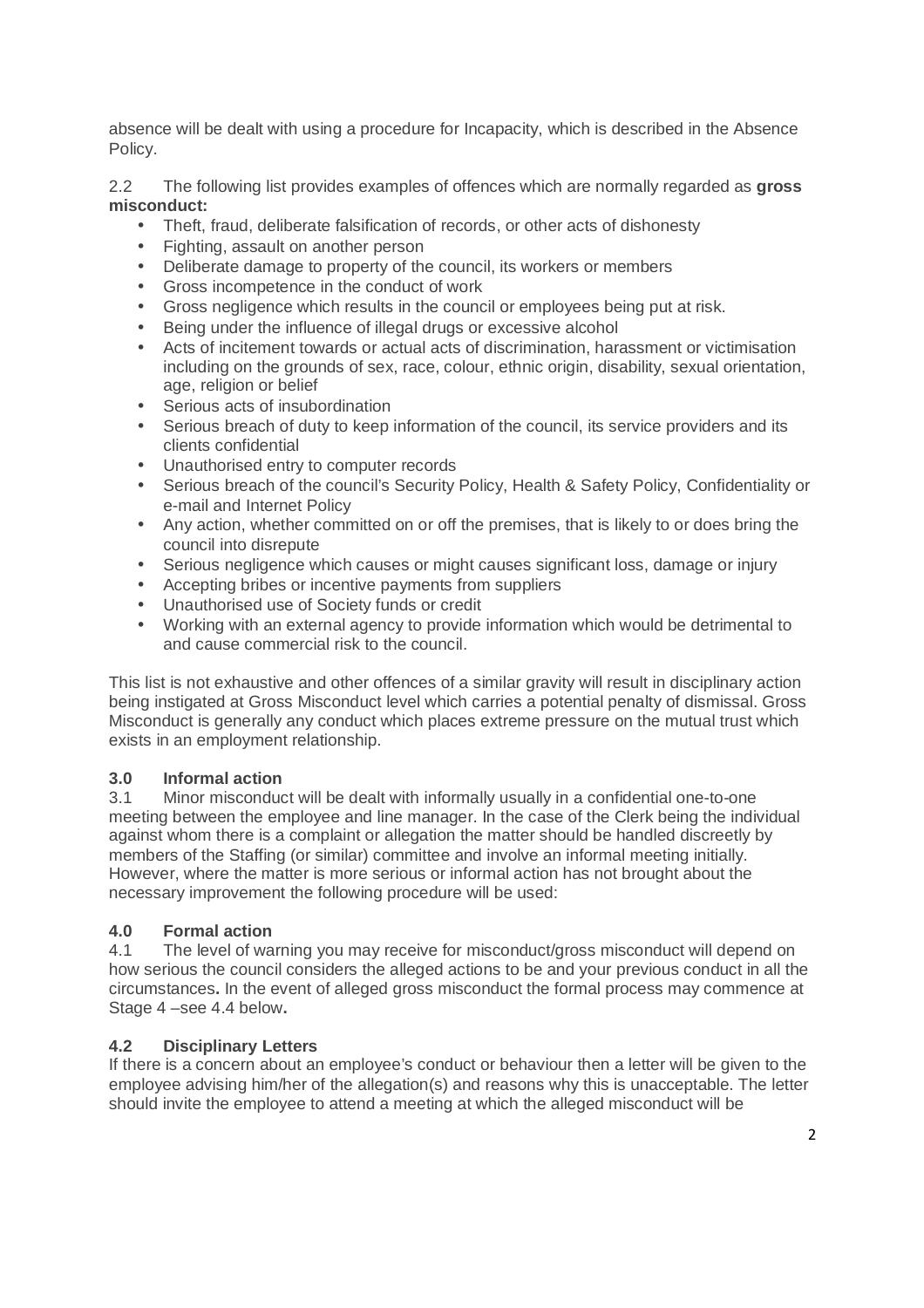discussed and will inform the employee of their right to be accompanied to the meeting. The letter will specify at which stage the disciplinary procedure is being invoked (see 4 stages below) and if invoked at Stage 4 for Gross Misconduct the letter will warn that a potential outcome could be dismissal. The time, date and venue of the meeting will also be advised. Any documents to be produced at the meeting will also be provided.

# **4.3 Disciplinary Meetings**

The time and location of a disciplinary meeting should be agreed with the employee and it should be held in a private location with no interruptions. This will normally be without undue delay but allowing the employee to prepare their case e.g. within 5 days of the letter being sent, where practically possible. At the meeting the manager (or in the case of the Clerk being disciplined, the Chair of the hearing panel) will state the complaint against the employee and go through the evidence which has been gathered. The employee will also be allowed to ask questions, present evidence and call witnesses if advance notice has been given that they will do so.

If the employee is unable to attend the meeting due to unforeseeable reasons out of their control (e.g. illness) then the council will reasonably rearrange the meeting. However, if the employee fails to attend the meeting without good reason the meeting can be held in the employee's absence.

# **4.4 Outcomes and penalties Stage 1 - Oral Warning**

In the instance of a first complaint that conduct does not meet acceptable standards, the employee will normally be given a formal ORAL WARNING. He or she will be advised of;

- the reason for the warning.
- that it is the first stage of the disciplinary procedure,
- the improvement that is required and the timescales for achieving this improvement,
- together with a review date and any support available (where applicable) and
- his or her right of appeal.

A brief note of the oral warning will be kept but it will be spent after 6 months, subject to satisfactory conduct.

# **4.5 Stage 2 - Written Warning**

If the offence is a serious one, or if further to previous formal disciplinary action, a WRITTEN WARNING will be given to the employee by the Line Manager. This will give details of the complaint, the improvement required and the timescale. It will warn that action under Stage 3 will be considered if there is no satisfactory improvement and will advise of the right of appeal. A copy of this written warning will be kept on file but it will be disregarded for disciplinary purposes after 12 months subject to satisfactory conduct.

# **4.6 Stage 3 – Final Written Warning**

If there is still a failure to improve and conduct or performance is still unsatisfactory, or the misconduct is sufficiently serious, a FINAL WRITTEN WARNING will normally be given to the employee. This will give details of the complaint, will warn that dismissal will result if there is no satisfactory improvement and will advise of the right of appeal. A copy of this final written warning will be kept by the Line Manager (or in the case of the Clerk being disciplined by the Chair of the Hearing Panel) but it will be spent after 12 months (in exceptional cases the period may be longer) subject to satisfactory conduct.

# **4.7 Stage 4 – Dismissal or other sanctions**

If conduct is still unsatisfactory and the employee still fails to reach the prescribed standards, or where the Society reasonably believes Gross Misconduct has occurred, **dismissal** may result.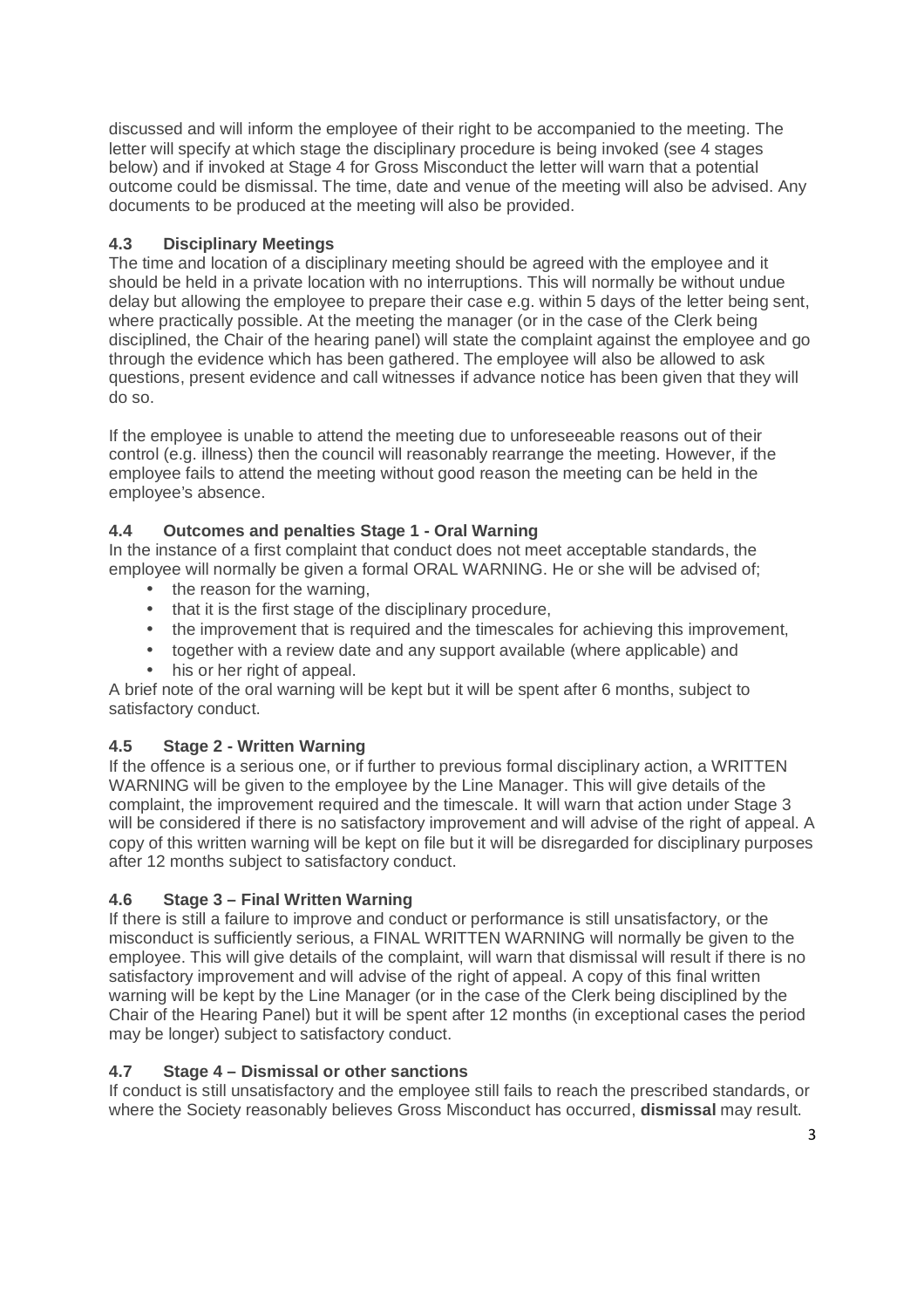Only the appropriately convened hearing panel can take the decision to dismiss an employee. The employee will be given a written statement of allegations against him/her, invited to a meeting and then be notified in writing of the reasons for the decision taken at the hearing. Penalties at this stage may include dismissal with notice or summary dismissal (i.e. without any notice), Final Written Warning with/without demotion, loss of pay or loss of seniority. If dismissal is the outcome, the employee will be advised of the date on which employment will terminate. In all cases the employee has a right of appeal.

Very exceptionally, if an offence of Gross Misconduct is extremely serious an employee can be dismissed immediately without a meeting. In this situation a letter setting out reasons for dismissal would be sent to the employee offering the opportunity for an appeal hearing.

# **4.8 Suspension**

If you are accused of an act of gross misconduct, you may be suspended from work on full pay while the council investigates the alleged offence. Only the appropriately convened committee has the power to suspend. This enables a swift and thorough investigation to occur. Whilst suspended pending disciplinary investigation regular contact with a nominated person at the council will be maintained although access to premises, equipment or systems may be denied. The Investigator who compiles evidence for the disciplinary hearing must play no part in the subsequent decision-making to ensure impartiality. Councils need to consider the implications of such arrangements on its hearing and appeal panel plans early on in the disciplinary process.

# **4.9 Appeals**

The Appeals stage of the disciplinary process is part of the Code of Practice to which an employee has a right. It can be exercised after any of the stages of disciplinary action for Misconduct/Poor Performance or Gross Misconduct.

An employee who wishes to appeal against a disciplinary decision should inform the Chair/Mayor (or Chair of the relevant committee) within five working days, in writing and giving reasons for the appeal. An Appeal may be raised if:

- The employee thinks the finding or penalty is unfair
- New evidence has come to light
- The employee thinks that the procedure was not applied properly

. Where possible the Appeal will be heard by a separate panel of elected members who have not been involved in the original disciplinary hearing, who will view the evidence with impartiality. The employee will have the right to be accompanied by a colleague or accredited Trade Union official or lay member at the appeal hearing. The outcome of the appeal and reasons for it will be advised to the employee as soon as possible after the meeting and be confirmed in writing. At the Appeal hearing any disciplinary penalty imposed will be reviewed but it cannot be increased. The decision taken at the Appeal hearing will be final.

#### **4.10 The right to be accompanied**

At each formal stage of disciplinary interview an employee has the right to be accompanied and can make a reasonable request for such a person to accompany them. An employee can ask any other employee or a trade union representative or an appropriately accredited official employed by a trade union to accompany them, to give support and help them prepare for the disciplinary interview. This right is enshrined in the 1999 Employment Relations Act. As this is an internal process there is no provision to have any external person accompany or represent an employee e.g. partner, parent, solicitor etc. The companion can address the hearing, put and sum up the employee's case, respond on behalf of the worker to any views expressed at the meeting, confer with the employee. The companion cannot however answer questions on the